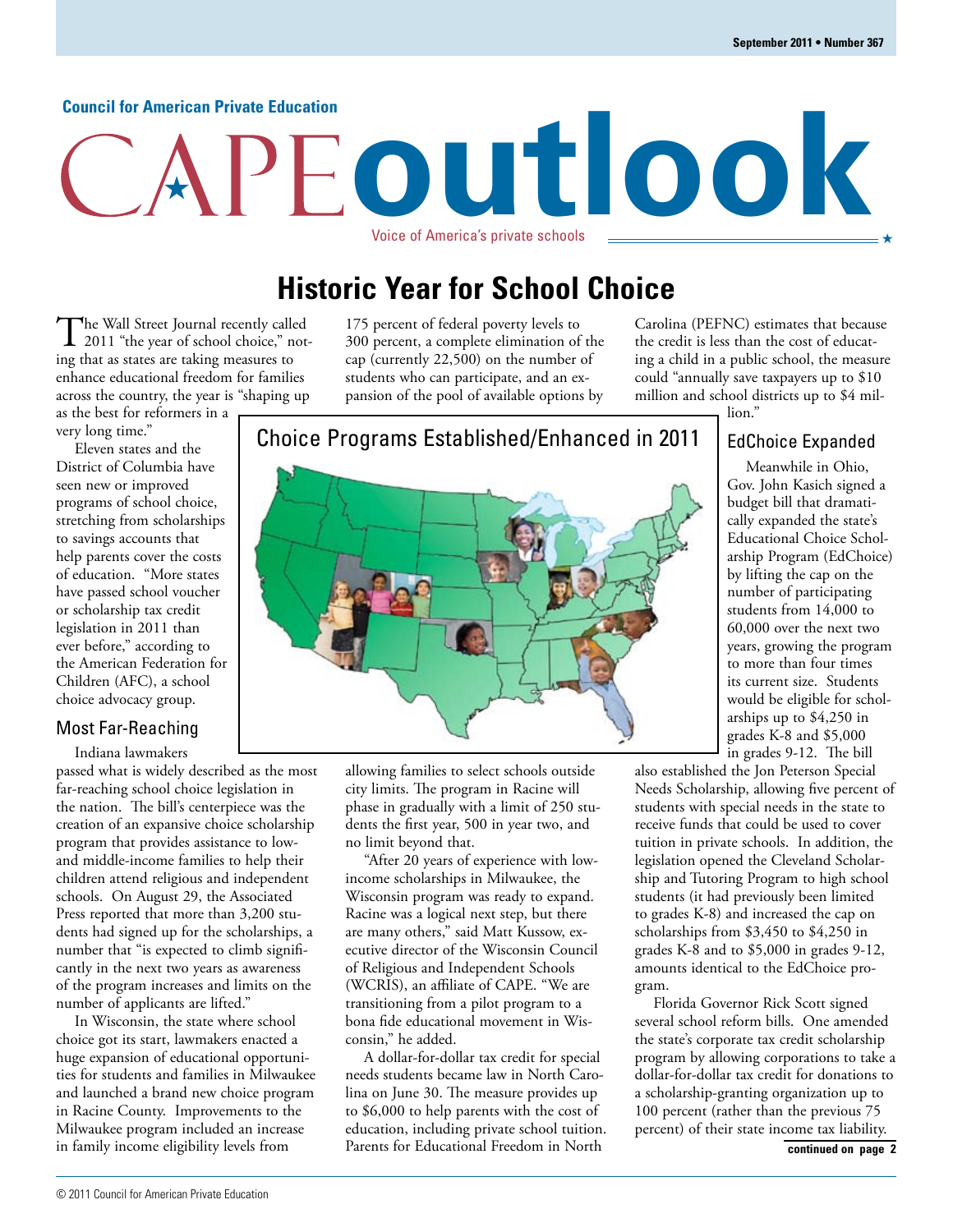## CAPE

**CAPE** member organizations: Agudath Israel of America

American Montessori Society

Association Montessori International–USA

Association of Christian Schools International

Association of Christian Teachers and Schools

Association of Waldorf Schools of N.A.

Christian Schools International

Evangelical Lutheran Church in America

Friends Council on Education

Lutheran Church–Missouri Synod

National Association of Episcopal Schools

National Association of Independent Schools

National Catholic Educational Association

National Christian School Association

Oral Roberts University Educational Fellowship

Seventh-day Adventist Board of Education

United States Conference of Catholic Bishops

Wisconsin Evangelical Lutheran Synod Schools

33 Affiliated State Organizations

a coalition of national associations serving private schools K-12 Executive Director: Joe McTighe

**Outlook is published monthly (September to June) by CAPE. An annual subscription is \$35. ISSN 0271-1451**

13017 Wisteria Drive #457 Germantown, MD 20874 (tel) 301-916-8460 (fax) 301-916-8485 (email) cape@capenet.org

#### **www.capenet.org**

Another extended the state's McKay scholarship program for students with disabilities to any child who has a Section 504 accommodation plan longer than six months under the federal Rehabilitation Act of 1973, thus opening the program to an expanded pool of students.

In Oklahoma, Gov.

Mary Fallin signed the Equal Opportunity Education Scholarship Act, allowing individuals and corporations to take a state tax credit, starting in the 2013 tax year, for 50 percent of a contribution to an eligible scholarship-granting organization, up to \$1,000 for single taxpayers, \$2,000 for married taxpayers filing joint returns, and \$100,000 for a business or corporation.

#### Empowerment Accounts

Arizona became the first state in the nation to establish Empowerment Scholarship Accounts to help students with disabilities. Deposits to the accounts will be made by the state and withdrawals by parents to educate a child in the setting of their choice. Allowable expenditures include tuition and fees at a private school, textbooks, therapies, tutoring, online learning programs, and even eventual college costs. The state expects to save money in that the amount deposited in the accounts each year will be 10 percent less than what the state would have spent to educate the child in a public school.

In Georgia, Governor Nathan Deal signed HB 325, which extends the state's scholarship tax credit program to those entering first grade. (Heretofore, the program was open to students who had attended public schools the previous year as well as any student entering pre-kindergarten or kindergarten.) The new law also clarifies that once a student is eligible for the program, he or she remains eligible until graduation, the age of 20, or enrollment in a public school.

In other states, Iowa raised the annual limit on allowable contributions to its tax credit scholarship program, and Utah increased funds for its special needs scholarship program.

#### Not Just in States

Choice victories this year were not just confined to state-level legislation. The Douglas County School Board in Colorado took matters into its own hands by establishing a district-level voucher program, which was to have started this school year. However, District Court Judge Michael Martinez issued an injunction that stopped the program August 12. Days later, the school

**continued from page 1 board** filed a motion to challenge the injunction. As the legal wrangling plays out, a number of participating private schools have said they will continue to enroll the voucher students despite the funding freeze.

> But the biggest non-state victory for parental rights in education this year took place in Washington, DC, where all three branches of

the federal government played a role in moving the school choice marker forward.

In April, the U.S. Supreme Court issued a landmark decision dismissing a challenge to the constitutionality of an Arizona statute providing tax credits for contributions

to school tuition organizations. The decision cleared the way for other states to enact similar legislation.

Nearly two weeks later, President Obama signed into law the fiscal year 2011 spending bill that reauthorized the opportunity scholarship program for students in the District of Columbia. Inclusion of the program in the appropriations bill came at the insistence of House Speaker John Boehner (R-OH).

#### Forces and Counterforces

The unprecedented spike in school choice seems to be stemming from a confluence of forces. A shift last November in control of numerous state houses and governors' offices, growing frustration with persistent school failure, and strained state budgets all set the stage for programs that deliver results at a lower cost.

But like most forces, the success of school choice has generated an opposite force. Teachers unions and others have resolved to reverse the progress using tactics ranging from recall elections to court challenges, some successful and others not.

Although efforts failed in Wisconsin to recall enough legislators to remove Republicans from the senate majority, a court challenge in Colorado by the American Civil Liberties Union successfully halted the Douglas County program. In Indiana, the state teachers association announced in August that it would continue its legal challenge to the state's new scholarship program after a superior court judge refused its request to issue an injunction to halt the program.

Writing August 29 in The Wall Street Journal, Richard Komer, senior attorney at the Institute for Justice, predicted that "any legal defeats will only motivate renewed effort on the part of school-choice advocates. The recent history of the movement shows that despite temporary setbacks, school choice is now here to stay."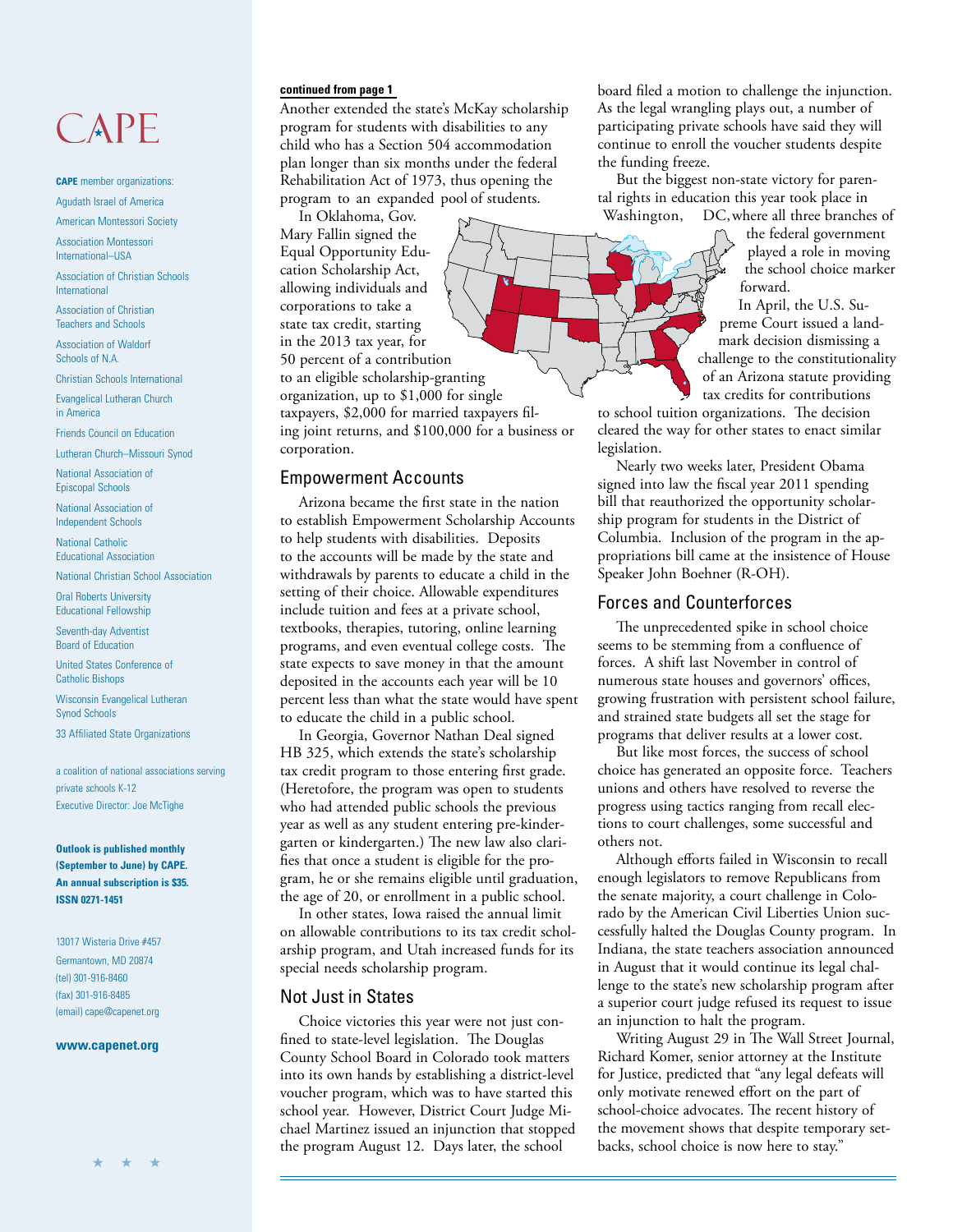### **Above-Average Scores in Geography and U.S. History Early Learning**

Eighth graders in private schools are three times more likely than other students to have an "advanced" knowledge of geography, a level that reflects superior academic performance, according to a report released this summer by the National Center for Education

Statistics (NCES).

The report summarizes results from the 2010 National Assessment of Educational Progress (NAEP) in geography, designed to measure "knowledge of geography in the context of space and place, environment and society, and spatial dynamics and connections."

The test quantifies performance at the basic level (denoting partial mastery of knowledge and skills) proficient level (solid academic

performance), and advanced level (superior performance).

Representative samples of students in fourth grade, eighth grade, and twelfth grade participated. Overall private school scores, which include scores from religious schools, were available for eighth grade only, where a sufficient number of students were test-

ed to yield accurate results.

 Ninety percent of eighthgrade students from religious and independent schools scored at or above basic, compared to 73 percent of students from government schools. Forty-five percent of private school students scored at or above the proficient level, and 6 percent scored at or above the advanced level. The percentage of proficient students from government schools was 25, while that for advanced students was 2.

The assessment measured

a spectrum of concepts and skills. One question of recent relevance tested eighth graders on their knowledge of the causes of earthquakes. According to a news release from the National Assessment Governing Board (NAGB), which determines NAEP policy, 33 percent of students "had no understanding of the relationship between tectonic plates and earthquakes."

"Geography is not just about maps. It is a rich and varied discipline that, now more than ever, is vital to understanding the connections

between our global economy, environment, and diverse cultures," said NAGB Chairman David P. Driscoll.

U.S. History



In mid June, NCES published scores from the 2010 NAEP assessment in U.S. history. Again, students in religious and independent schools significantly outperformed those from other schools.

The test was designed to measure "knowledge of American history in the context of democracy, culture, technological and economic changes, and America's changing world role."

As with the geography assessment, overall private school results were only available for

eighth grade, where participation rates were high enough to produce reliable data. Eighty-seven percent of private school students scored at or above the basic level, compared to 68 percent of other students. Twenty-nine percent of students in private schools scored at or above the proficient level, a level that reflects "solid academic

> performance," compared to 16 percent of students in other schools. And 2 percent of private school students demonstrated advanced knowledge of history, compared to 1 percent of their government school counterparts.

> Reacting to the history report, U.S. Secretary of Education Arne Duncan said the scores "show that student performance is still too low. These results tell us that, as a country, we are failing to provide children with a high-quality, well-rounded education."

#### Stagnating or Declining

Nation's

U.S. History 2010

les.

NAGB reported that the geography and U.S. history results, combined with a recent report on civics performance, paint a "picture of stagnating or declining overall achievement" in social studies. "In particular, the pattern of disappointing results for our twelfth graders' performance across all three social science subjects should be of great concern to everyone," said Driscoll.

*[NAEP results are available at <http://nces.](http://nces.ed.gov/nationsreportcard/) ed.gov/nationsreportcard/>.*

Hoping to spark changes in early learning programs, the Obama Administration in August released the application and criteria for the Race to the Top Early Learning Challenge (RTT-ELC). The program's goal is to "better prepare more children with high needs for kindergarten."

★ ★ ★

The competition will reward states that (1) establish a coordinated system of early learning, (2) hold publicly funded providers accountable by using a common quality rating system, (3) promote early learning and development outcomes, (4) support a trained early childhood workforce, and (5) measure outcomes and progress.

A total of \$500 million will be awarded to states that best meet the program's standards for successful applications, which are due October 19.

When the U.S. Department of Education published draft priorities and criteria for the program in July, CAPE offered comments [based on principles found in its is](http://www.capenet.org/pdf/IP-EC2008.pdf)sue paper on early learning:

• Formal early childhood education should be voluntary.

• Legislation promoting early childhood education should support the right of parents to choose from a range of programs and providers without financial penalty.

• Programs designed to assist children and teachers should provide benefits to comparably situated children and teachers, whether in independent or government-run settings.

• Early childhood education regulations should not seek program uniformity; they should promote pluralism that allows institutions to fulfill their unique missions and parents to choose from a variety of truly distinctive options.

CAPE believes that the RTT-ELC competition should reflect all of the above principles and that state applicants should adhere to them when developing state plans.